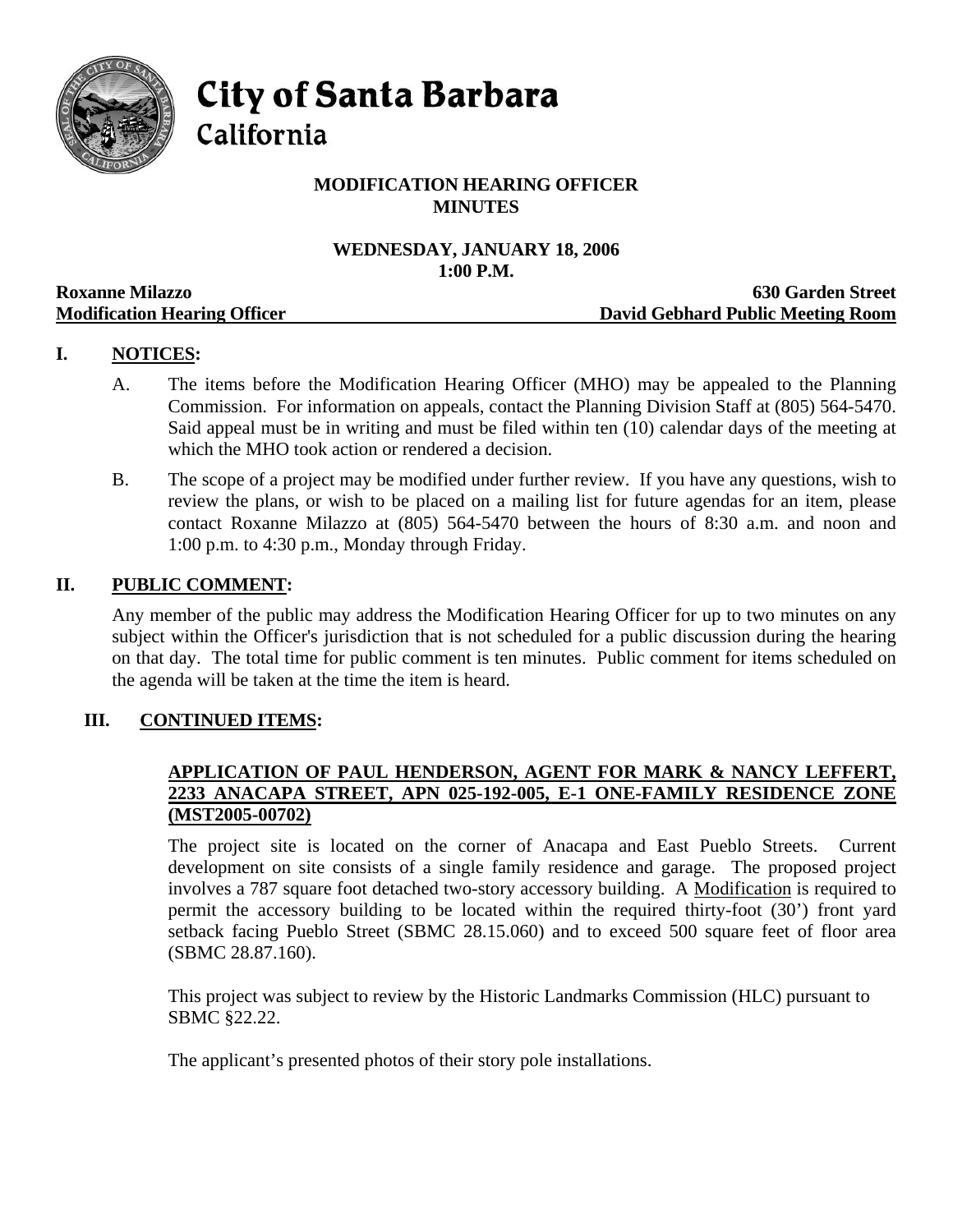The following expressed their concerns with the project:

Melody Bollay Ken Grand Ben Pettit

Jake Jacobus discussed the Historic Landmarks Commission review comments, significance of the existing development, and the appropriateness of the proposed design from a historic standpoint.

- ACTION: Findings made and project approved subject to the condition that all plans submitted for building permits in conjunction with the approval of this modification shall show/include:
	- 1. The structure maintaining the existing ten-foot (10') front yard setback off Pueblo Street.
	- 2. The structure not exceeding 790 square feet.
	- 3. Tree protection measures reproduced on plan.
	- 4. Proof that a Zoning Compliance Declaration has been recorded against the property's title.

### **IV. NEW ITEMS:**

### **A. APPLICATION OF PENFIELD & SMITH, AGENT FOR STEWARD & MARILYN LONKY, 435 E. ANAPAMU STREET, APN 029-133-011, R-3 MULTIPLE FAMILY RESIDENTIAL ZONE (MST2005-00732)**

The project site is located on the corner of Anapamu and Olive Street. Current development on site consists of a single family residence and detached garage. The proposed project involves 385 square feet of first floor additions to the residence, a new garage, site walls, and decks. A Modification is required to permit a chimney to be located within the required ten-foot (10') front yard setback facing Olive Street (SBMC 28.21.060) and for a fence/wall combination to exceed three and half feet  $(3\frac{1}{2})$  in height when located along the front lot line (SBMC 28.87.170).

- **ACTION**: Findings made and project approved subject to the condition that all plans submitted for building permits in conjunction with the approval of this modification shall show/include:
	- 1. All new construction occurring entirely on the private property.
	- 2. The roof top deck observing the required ten-foot (10') front yard setback off Olive Street. Note: Only the area out of the setback shall contain guardrail.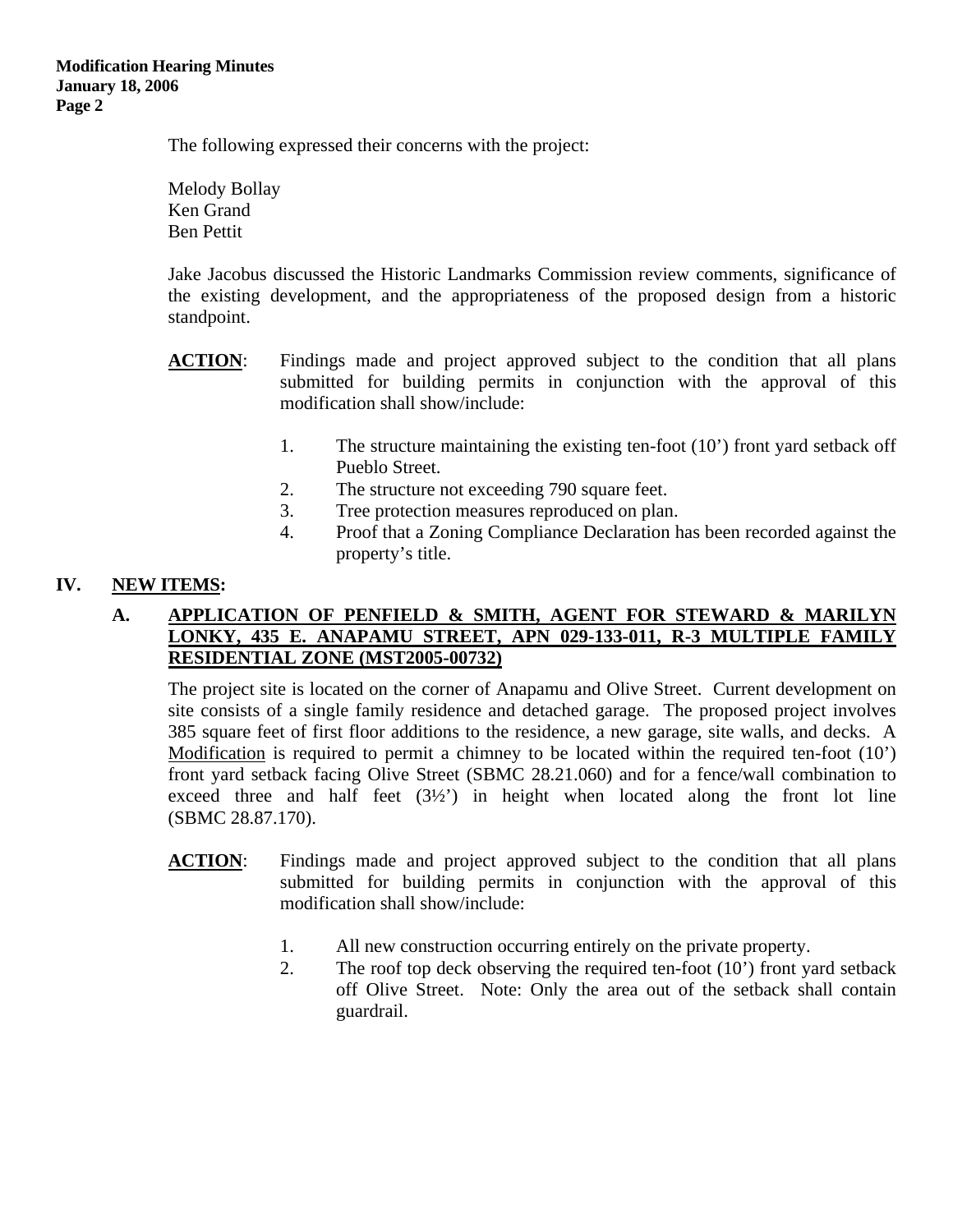## **B. APPLICATION OF EDWARD MCCOY, 410 E. CALLE LAURELES, APN 055-203-034, E-3 ONE-FAMILY RESIDENCE ZONE (MST2005-00815)**

The project site is located on the corner of Calle Laureles and Foothill Road. Current development on site consists of a single family residence and a garage which is attached by a breezeway. The proposed project involves enclosure of the ninety (90) square foot breezeway. A Modification is required to permit that alteration within the required twenty-foot (20') front yard setback facing Calle Laureles (SBMC 28.15.060).

**ACTION**: Findings made and project approved subject to the condition that all plans submitted for building permits in conjunction with the approval of this modification shall show all new construction maintaining the existing fifteen-foot (15') front yard setback.

### **C. APPLICATION OF BILDSTEN & SHERWIN, AGENT FOR ERIKA RAPPAPORT & JORDAN WITT, 482 PASEO DEL DESCANSO, APN 053-101-009, E-3 ONE FAMILY RESIDENCE ZONE (MST2005-00820)**

The project site is currently developed with a single family residence and detached garage. The proposed project involves a 978 square foot second story addition, remodel and new front porch. A Modification is required to permit the porch to be located within the required twenty-foot (20') front yard setback (SBMC 28.15.060).

ACTION: Findings made and project approved subject to the condition that all plans submitted for building permits in conjunction with the approval of this modification shall show the porch support posts observing a minimum fourteenfoot (14') front yard setback.

### **D. APPLICATION OF BANYAN ARCHITECTS, AGENT FOR GRAND AVENUE ASSOCIATES LLC, 1759 GRAND AVENUE, APN 027-141-006, R-2 TWO-FAMILY RESIDENTIAL ZONE (MST2005-00780)**

The project site is a vacant lot with frontage on Grand and Prospect Avenues. The proposed project involves three (3) single family residences with attached two-car garages. A Modification is required to permit construction with the required twenty-foot (20') front yard setback (SBMC 28.18.060).

This project was subject to review by the Architectural Board of Review (ABR) pursuant to SBMC §22.68.

Anthony Shih and Jordan Christoff expressed their concerns with the project.

A letter from Richard Pettijohn was read for the record.